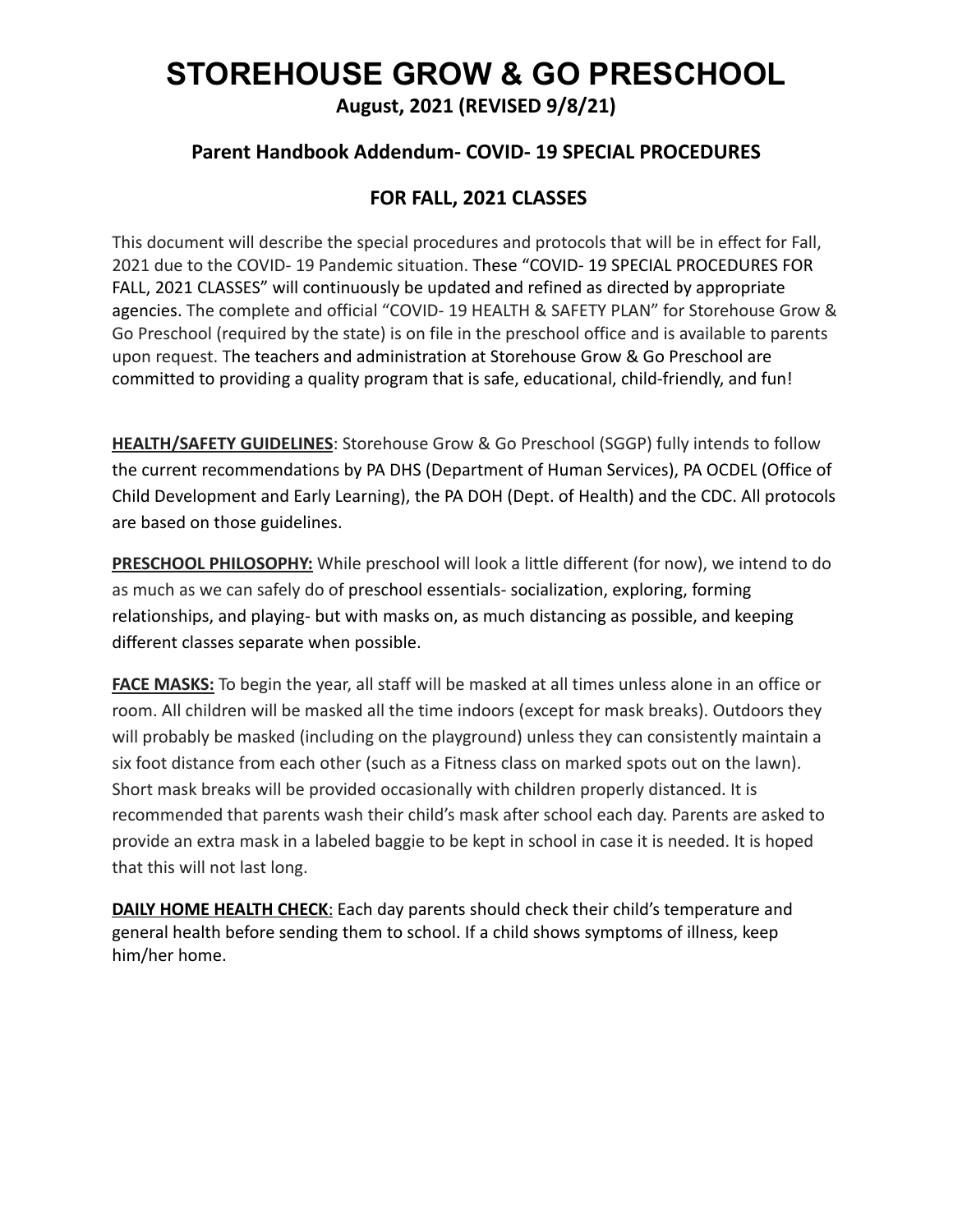## **ARRIVAL and SCREENING: Car line only, NO WALK UPS**

- Arrival- note: may be adjusted for the Pandemic
- Child, driver, and all passengers should wear masks.
- Please leave all pets at home or have them in a cage or pet carrier.
- Please display your Name Card (supplied by the school) in your passenger side window so that it is clearly visible to the teachers
- Drivers should stop the car at your designated entrance (Preschool door or Church lobby door) and place your car in "Park."
- Both driver and child should remain masked, and buckled in carseat and seat belts. Please do not allow children to unbuckle themselves and move around in the car.
- **Teachers will not get your child out of the car. Parents should stop the car at the correct entrance. Wearing your face mask, get your child out and pass him/her off to a teacher (out on the entrance patio)**. At the door, the teacher will put sanitizer on the child's hands and take his/her temperature with a no-contact thermometer (only takes a few seconds). If the temp is OK, the teacher gives a thumbs-up to the parent (still by the car) and the parent may leave while the child goes inside.
- Please share this procedure with grandparents, sitters, etc who will also be dropping off your child.
- Carline may take a bit longer at first, but if we all follow these procedures, it should get faster as people adjust. We thank you for your cooperation to keep all the children and staff safe!
- When exiting the driveway, please turn right. It is easier and safer to turn right and helps to alleviate traffic backing up in our driveway.

# **PICK-UP PROCEDURE: Car line only, NO WALK UPS**

- Departure- note: may be adjusted for the Pandemic
- Driver and all passengers should wear a mask.
- Please leave all pets at home or have them in a cage or pet carrier.
- Please display your Name Card (supplied by the school) in your passenger side window so that it is clearly visible to the teachers
- Stop at the designated entrance, place your car in "Park", and get out of the car.
- The teacher will send your child across the patio to you. After buckling your child into the car seat, you may exit the parking lot carefully.
- Please make every effort to be on time. If you are unavoidably late, please let us know by calling the office at 610-277-1690. (See Tardiness Policy for Late Pick up fees)
- If you are carpooling, check with the teachers involved to determine where to pick up the children.
- Please share this procedure with grandparents, sitters, etc who will also be dropping off your child.
- Carline may take a bit longer at first, but if we all follow these procedures, it should get faster as people adjust. We thank you for your cooperation to keep all the children and staff safe!
- When exiting the driveway, please turn right. It is easier and safer to turn right and helps to alleviate traffic backing up in our driveway.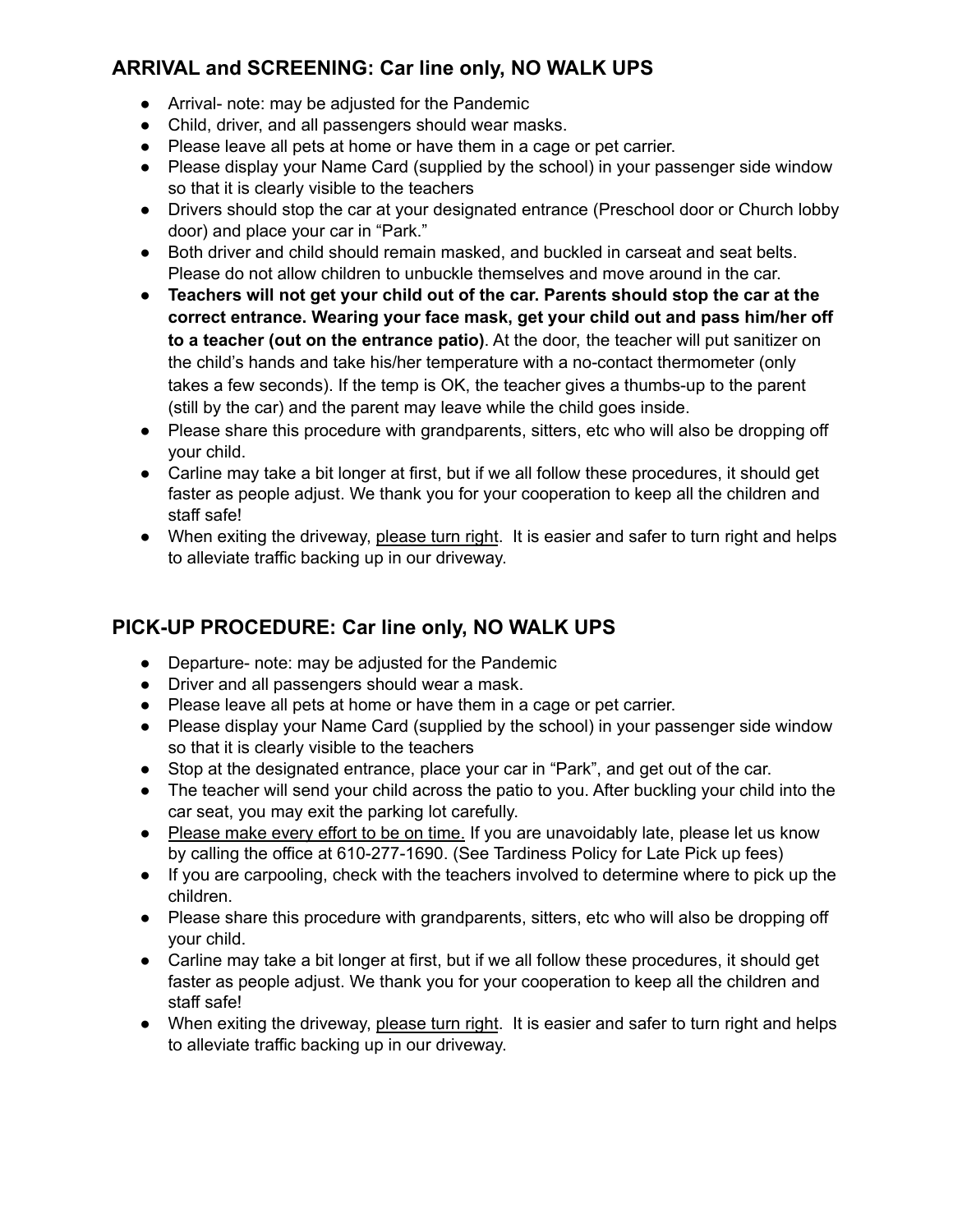**VISITORS:** No parents or visitors will be allowed in the building without an appointment. Call first. Montgomery County IU staff who visit multiple schools or homes will be allowed in the building if vaccinated.

**HIGH-RISK**: If a child is at high-risk for contracting a severe illness such as COVID-19, it is recommended that they not attend preschool until the pandemic subsides. (This is a CDC recommendation.)

**HANDWASHING**: Each child's hands will be sanitized as they enter the building. Children will wash hands when they come into the classroom, after using the bathroom, and as needed. Hands will be washed with soap and water for at least 20 seconds. Hand sanitizer will be used when soap and water is not available.

**SANITIZING/DISINFECTING:** All hard surfaces will be wiped down throughout the day, before and after use as well as at the end of each day. All surfaces and toys may be sprayed with disinfectant at the end of the session and as necessary. A sanitizing fogger with a CDC approved disinfectant solution may be used daily to sanitize the room, surfaces and toys. Professional cleaners will clean the building in the evenings.

**PHYSICAL DISTANCING**: In the classrooms children will be about 3-6 feet apart while working at tables. During "circle time" they will sit on designated spots about 3-6 feet apart. While physical distancing is recommended whenever possible, there will be times when children (masked) are playing with each other and with classroom toys so physical distancing will not always be possible.

**SPECIAL SUBJECTS:** Our intention is to do Fitness, Music and Science outside when the weather permits. We may have to sing a bit less inside for the time being. Fitness can easily be done outside with generous distancing that can allow for masks to be off.

**SNACKS:** For the time being, snacks will not be part of our classes. This may be adjusted as we see how things progress.

**WATER: FOR 4 YEAR OLD CLASSES ONLY.** We are asking Pre-K parents to send in a full water bottle each day (with name). Children will have access to their water bottles inside and outside. Teachers can refill it if necessary. No water fountains will be used.

**PERSONAL BELONGINGS:** While in this phase of operation, children may not bring in any personal belongings aside from what is approved. No toys or personal items from home will be permitted at this time

**LARGE GROUPS/PARENT PROGRAMS:** Each program designed for parents/families will be announced with instructions for the event. These will depend upon recommendations from various agencies.

**LUNCH BUNCH:** We plan on running our Lunch Bunch program, very carefully with less mixing of children.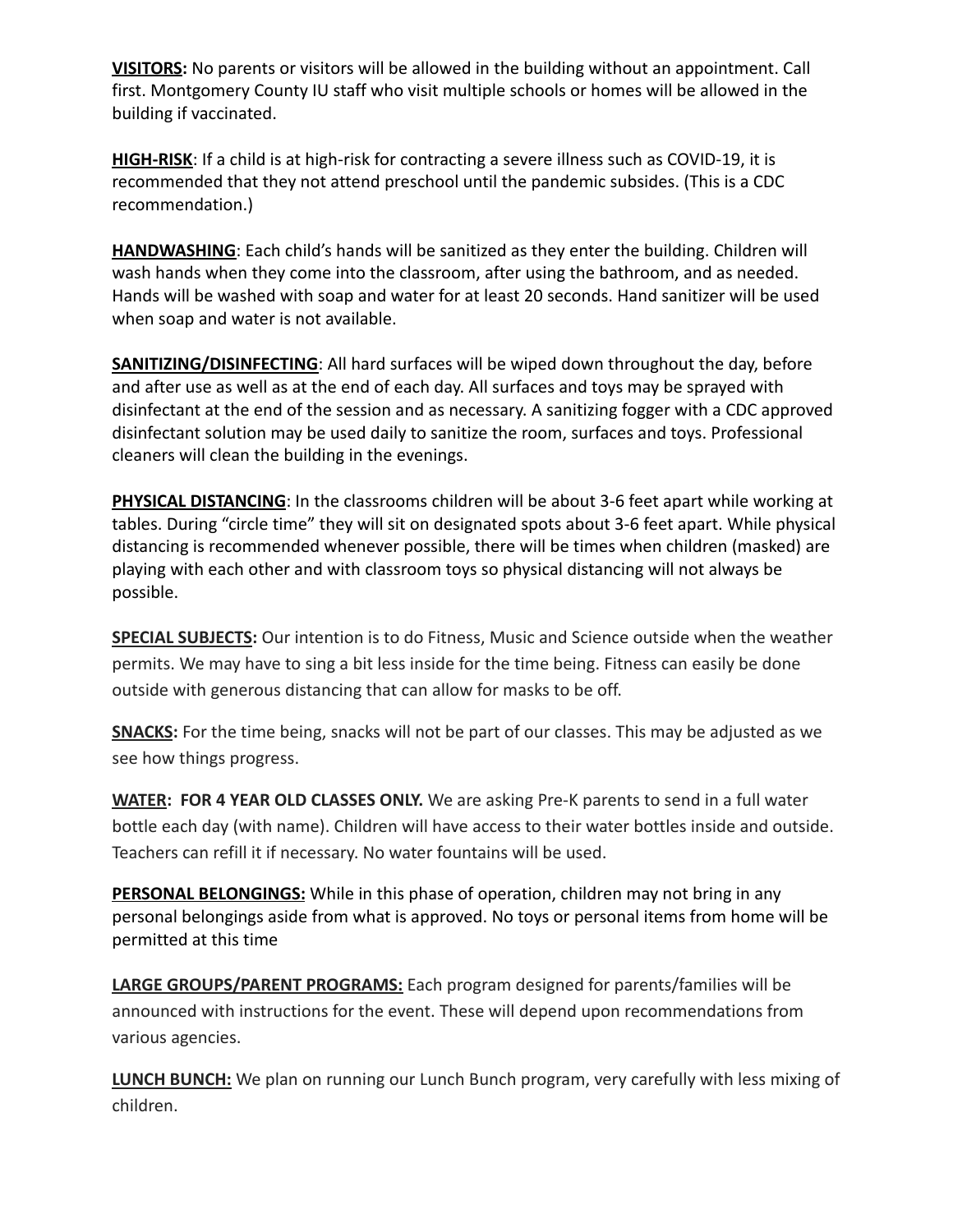**HEALTH REPORTING:** PA Department of Health and PA Department of Human Services guidelines will be observed in reporting any cases of COVID- 19 in the school or families of children or staff.

**ILLNESS PROCEDURE:** Our staff has been trained in safety procedures and how to recognize signs and symptoms of illnesses such as COVID- 19. If it is suspected that a child has become ill during the class session (excessive coughing/sneezing or trouble breathing), the child will be moved to another room with a staff member. The child's temperature will be taken and the parent will be called. If any illness is suspected the parent will be asked to pick-up the child. COVID- 19: In the event that a child or staff member is found to have contracted the COVID 19 virus, the following will take place:

- All preschool families and staff will be notified.
- The MontCo Department of Health and PA Department of Human Services (DHS) will be notified and they will provide direction.
- Areas used by the person will be closed for 24 hours and cleaned thoroughly.
- With a Positive COVID-19 Test the person "may return to school after 10 days that test was collected" and no fever. (MontCo Dept. of Health)
- Negative Test "return to school after 3 days after symptoms are no longer present." (MontCo Dept. of Health)
- These procedures will continuously be updated and refined as directed by appropriate agencies.

If a child is showing COVID-19 symptoms (fever, cough, shortness of breath) OR if you've been in close contact with a person or child testing positive for COVID- 19, we ask you to keep your child home. They must be isolated for a minimum of 7 days after symptom onset, and 72 hours after their fever resolves without fever-reducing medicines. (For example, if symptoms and fever resolve on day 7, the person can return on day 10.) For most, this will be 14 days after the household contact with COVID-19. We ask that all parents and staff let us know of any potential exposure immediately. A potential exposure means being a household contact or having close contact within 6 feet of an individual with confirmed or suspected COVID- 19 for at least 10 minutes. The timeframe for having contact with an individual includes the period of 48 hours before the individual became symptomatic.

#### **Nondiscrimination Policy**

Storehouse Grow & Go Preschool admits children and provides services in a nondiscriminatory manner and without regard to an individual's race, color, religious creed, disability, ancestry, national origin (including limited English proficiency), age, or gender.